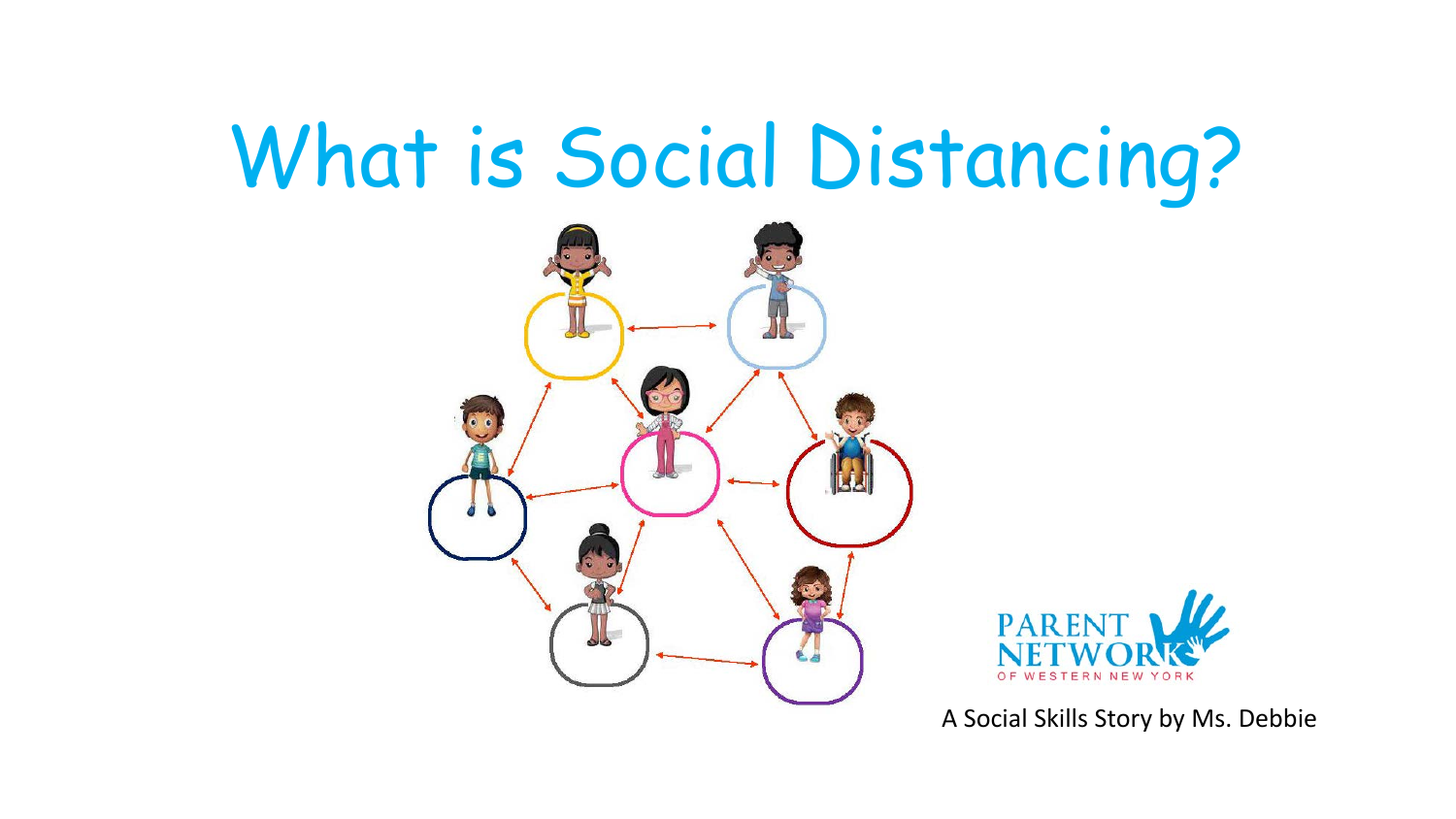I know how much space I need by making a circle.

I stand up, lift my arms straight out, and spin in a circle.

Inside the circle is my "circle space".

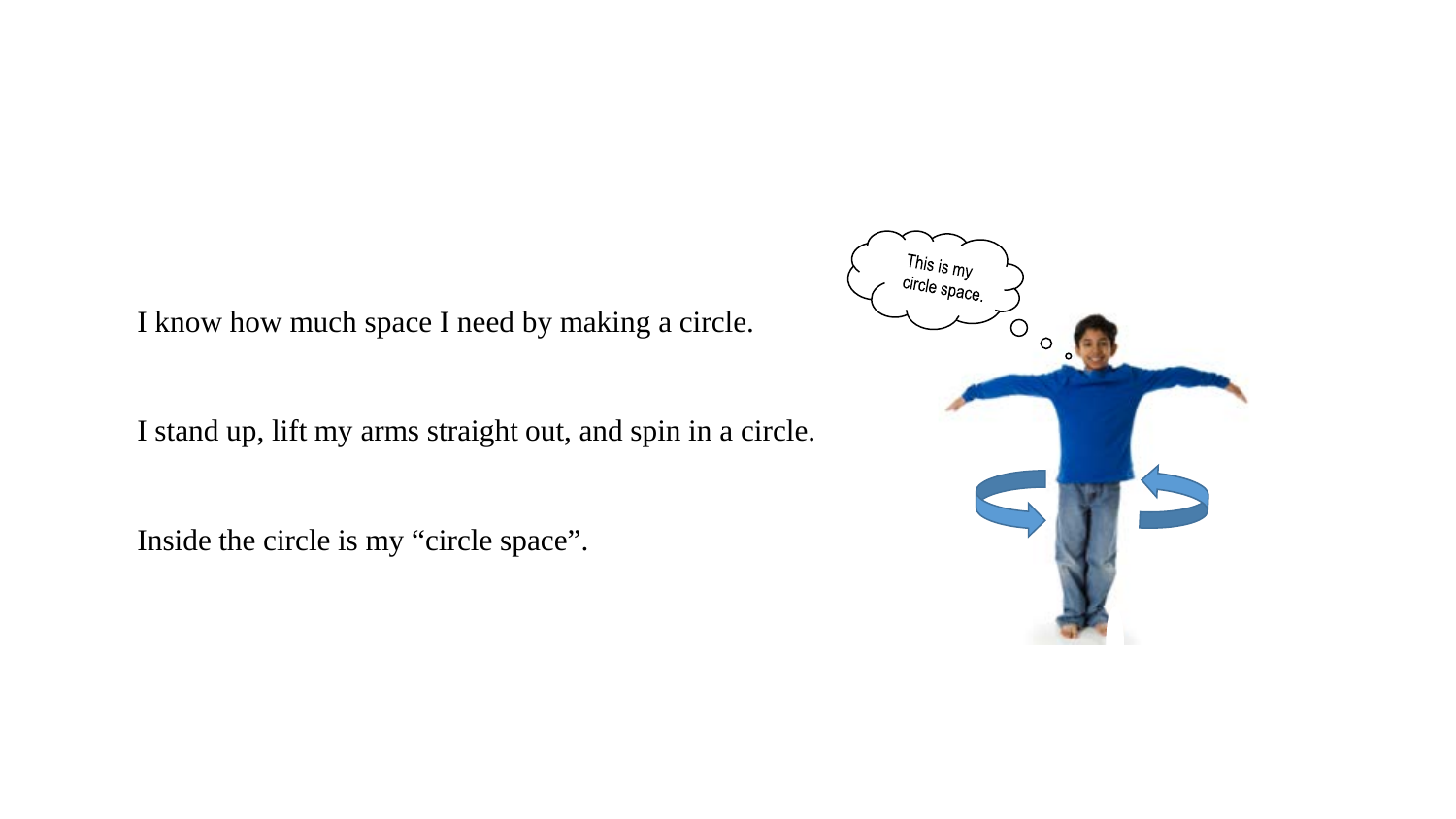Coronavirus is making a lot of people sick. I have a new rule to follow to stay healthy.



The new rule is called "social distancing". Social distancing means that all people stay in their own circle

space and don't enter another person's circle space.

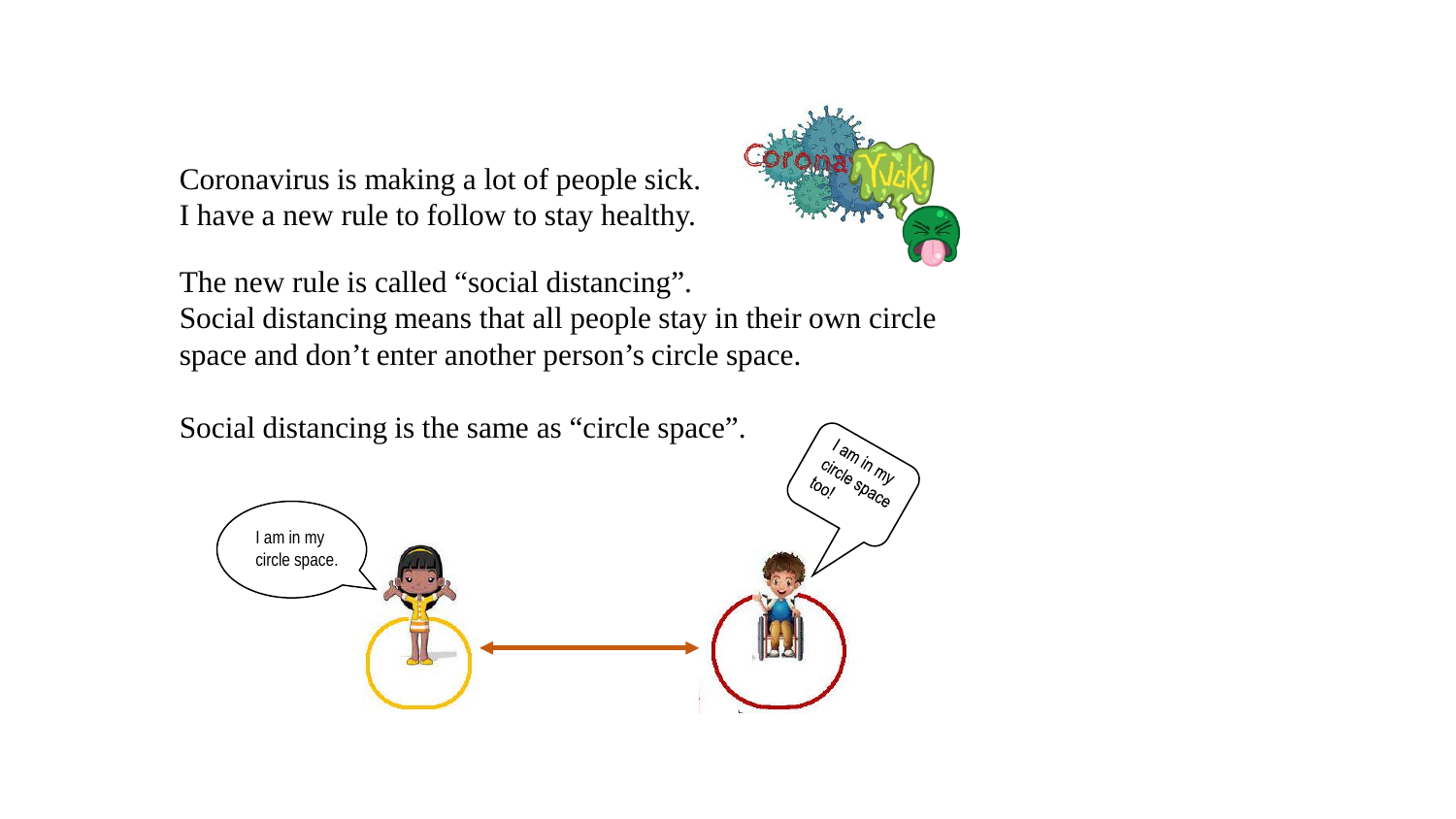My circle space stays with me everywhere I go.

My circle space stays with me when I ride my bike.

My circle space stays with me when I go to the store.

My circle space stays with me when I see my friends. My friends have circle space too!

> Hello friend!

> > O  $\Omega$

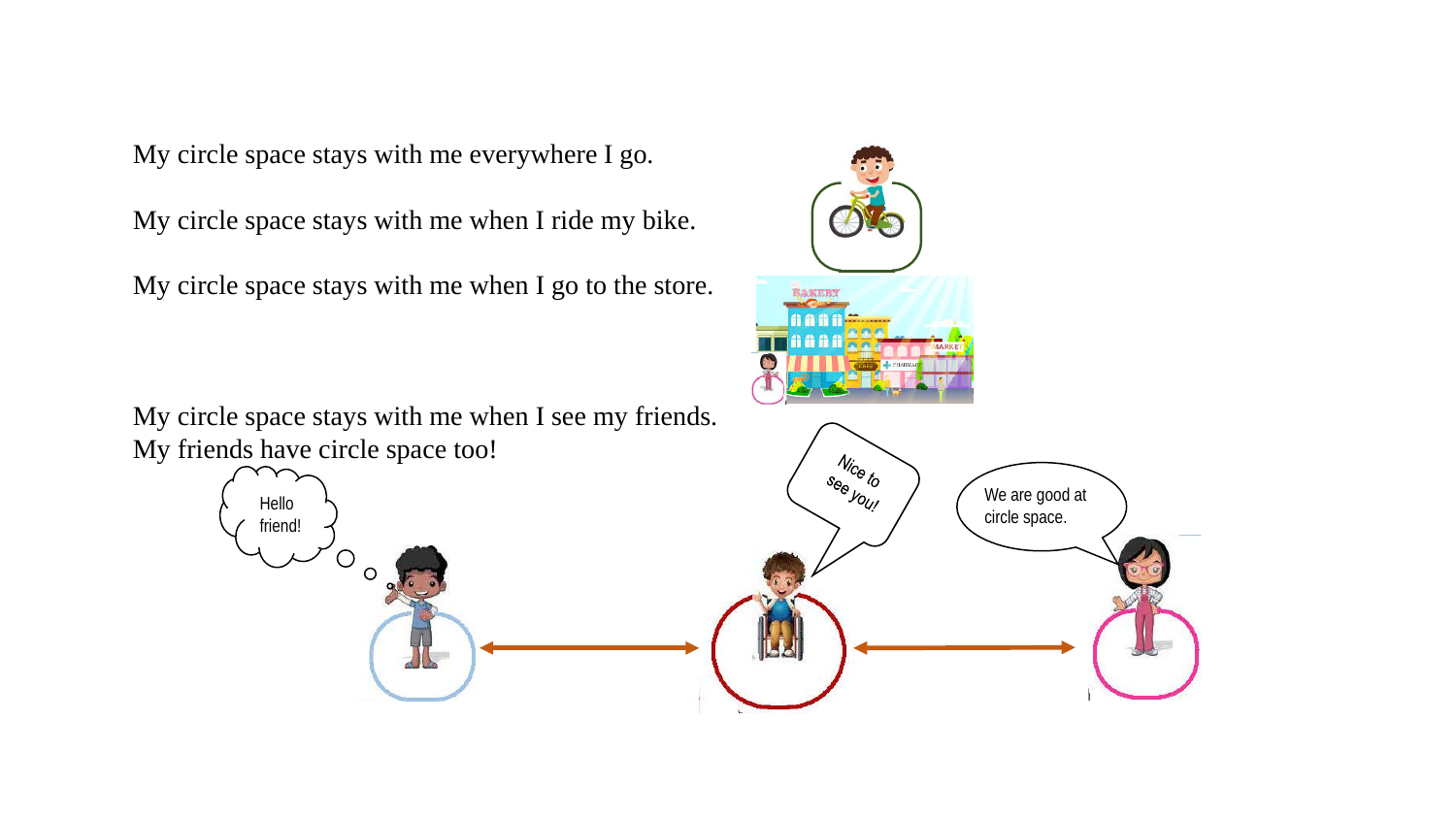I will follow the circle space rule anytime I am not at home.

I will follow the circle space rule at the park and at the grocery store.

I will follow the circle space rule with kids and with adults.



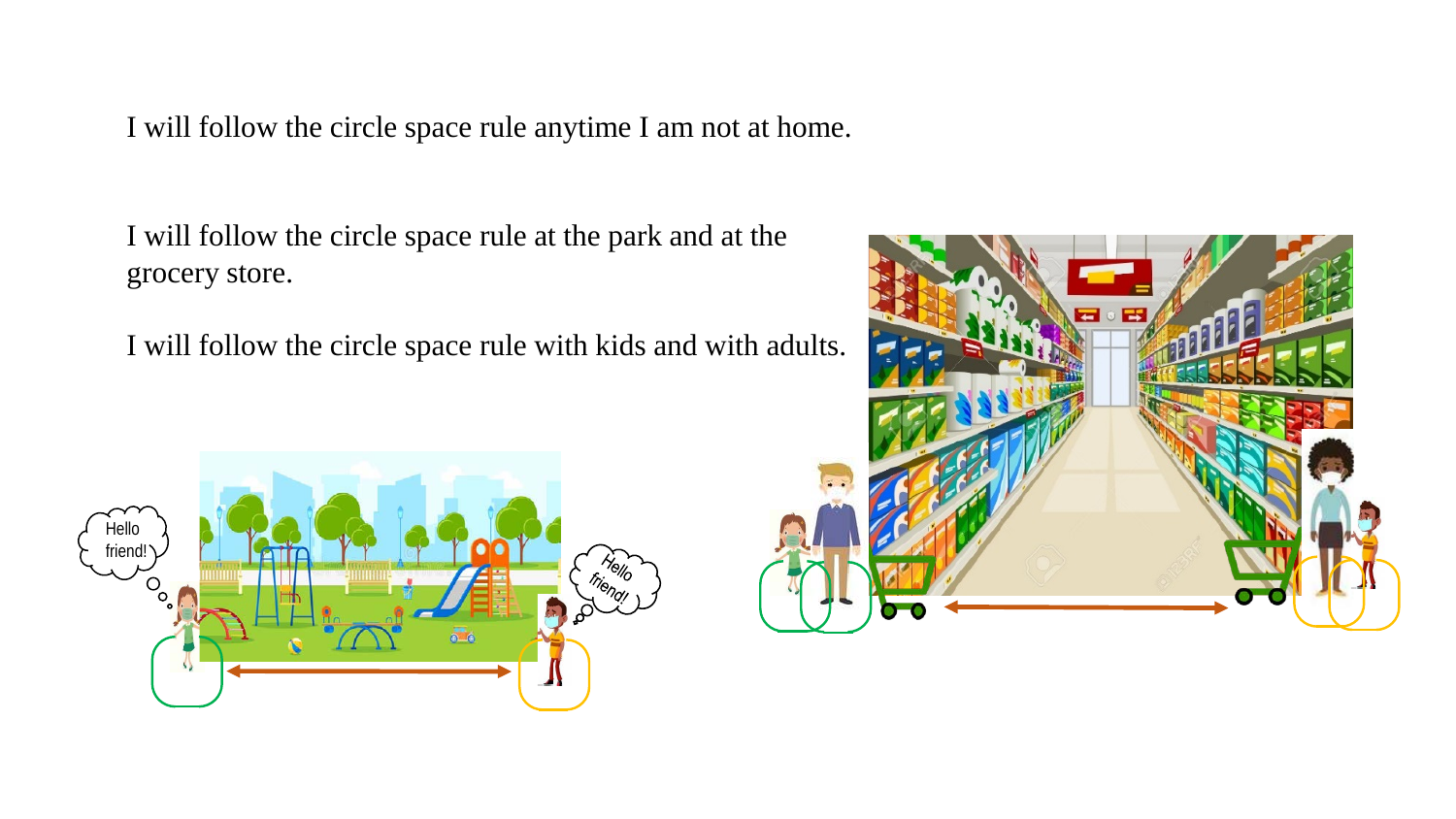It is okay for the people I live with to enter my circle space.

It is okay for me to enter the circle space of people I live with.

I will respect other people's circle space by staying in my own circle space.